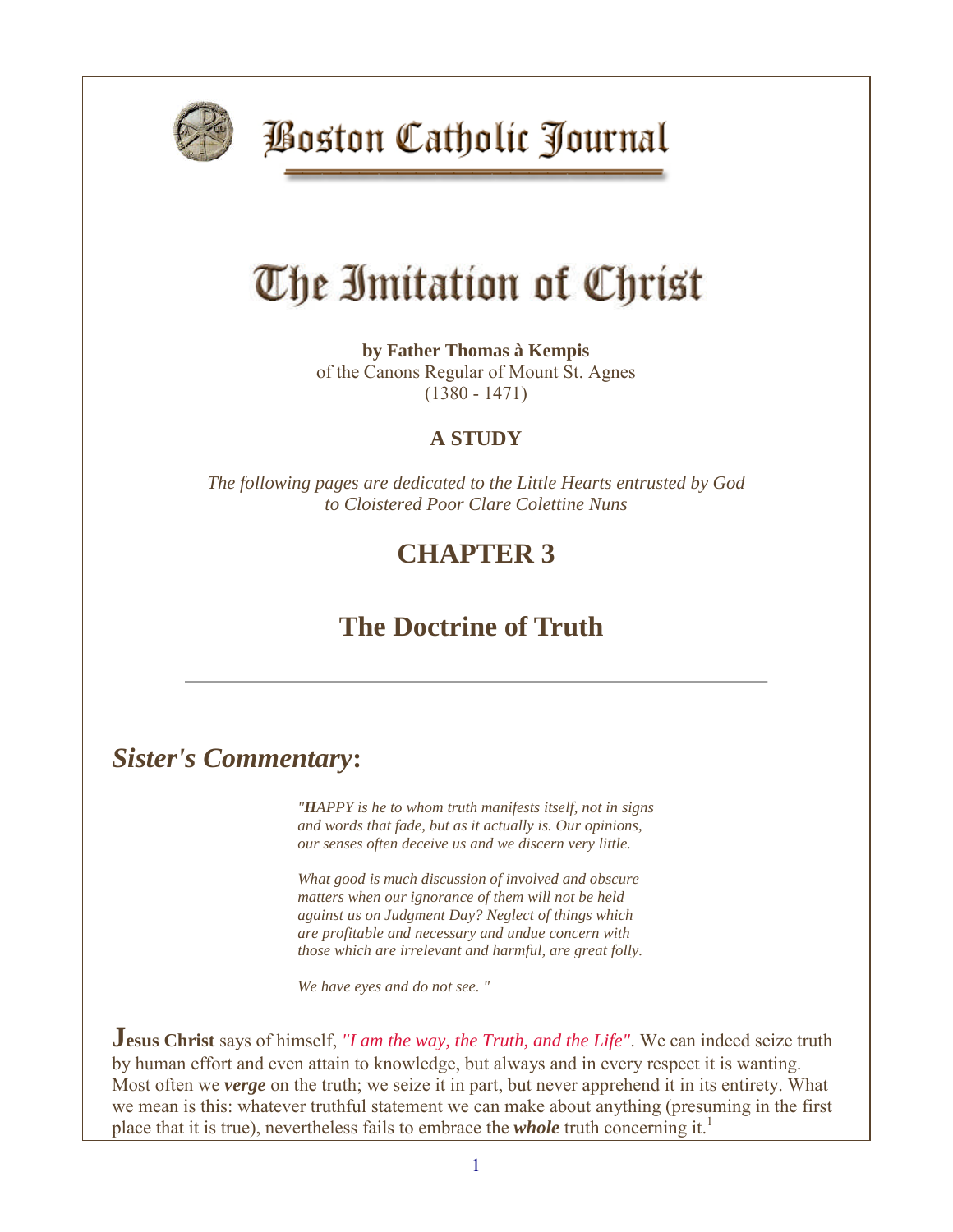Ultimately, it is the Holy Spirit of God who reveals the totality of truth to us.

However, instead of pursuing the Truth which leads ultimately to God, we are quite satisfied to be led by idle curiosity to dead ends and blind alleys that lead us no where. We are so remarkably adept at trying to seek Truth where it is not to be found, instead of looking to God and exposing our total being to his Word. Indeed, much like Pontius Pilate, were we to see Truth with our waking eyes, we still would not recognize it. Did not Pilate, even upon beholding the Truth itself in the person of Jesus Christ standing before him, even then insolently ask, "What is Truth?".

Pilate was a politician, a governor --- and not a philosopher. But he was sufficiently educated to know that the question belonged to the philosophers of his day, and though not counted among them, he feigned their erudition, and in that pretension to knowledge revealed not his (superficial) "knowledge", but his blindness to the Truth.

How very often we are purblind to what is immediately before us and revealed in the circumstances of our daily lives, because we are not aware of Christ Who comes to each of us in the sacrament of the present moment. Instead of recognizing Him in our daily duties we seek rather for meaning in all manner of obscurities, visions, apparitions, and superfluities. Much like the Gnostics of old who esteemed themselves to exclusively possess "secret knowledge" that remained a mystery to the uninitiated, to the "common masses", we are eager to possess a "privileged knowledge", a "special insight", locutions and visions accorded us alone, or few, and from which others are excluded. It redounds to our self-importance, and we deem ourselves "chosen", special, among the few "select." We are filled with secret pride and we are jealous of our "knowledge". It invests us with a sense of exclusivity, prominence and pride. --- and we are loathe to relinquish any part of this privileged state by sharing it with others. Our poverty is not that we do do not have enough, either materially or intellectually; our real poverty is that we have far too much --- and in failing to share it with others we lose something profoundly greater in a sorry trade: God's grace for the things of this world which perish, if we do not perish first!. Why? Because, "with what measure you mete, it shall be measured to you again" <sup>2</sup> We keep our "possessions" and lose our souls.

In a consumer society it is very hard not to accumulate things, *but* ... here is the invitation to virtue! ... do we then channel the excess to where it will serve and support others? This is our challenge! Not to bury the talent, but to multiply it!  $5$ 

It is important for us to observe that the problems with which we have to grapple are no different from those which Thomas à Kempis himself had to address and work through 500 years ago. *"Nihil sub sole novum"*, "there is nothing new under the sun"! <sup>3</sup> The packaging is just different.

Despite a superabundance of everything, man is empty, unsatisfied.... man is in many ways a soul in mourning for meaning and purpose. Superabundance is smothers us, our inner emptiness suffocates us, and our eyes are quick to dart in every direction , trying to follow every new spark that promises to lead us to meaning! This is cause for so much sorrow ... we must look to Jesus Christ, the Word and our life, *"the same yesterday, today, and forever"*! 4 In him Who *is* the Truth we will find all truth.